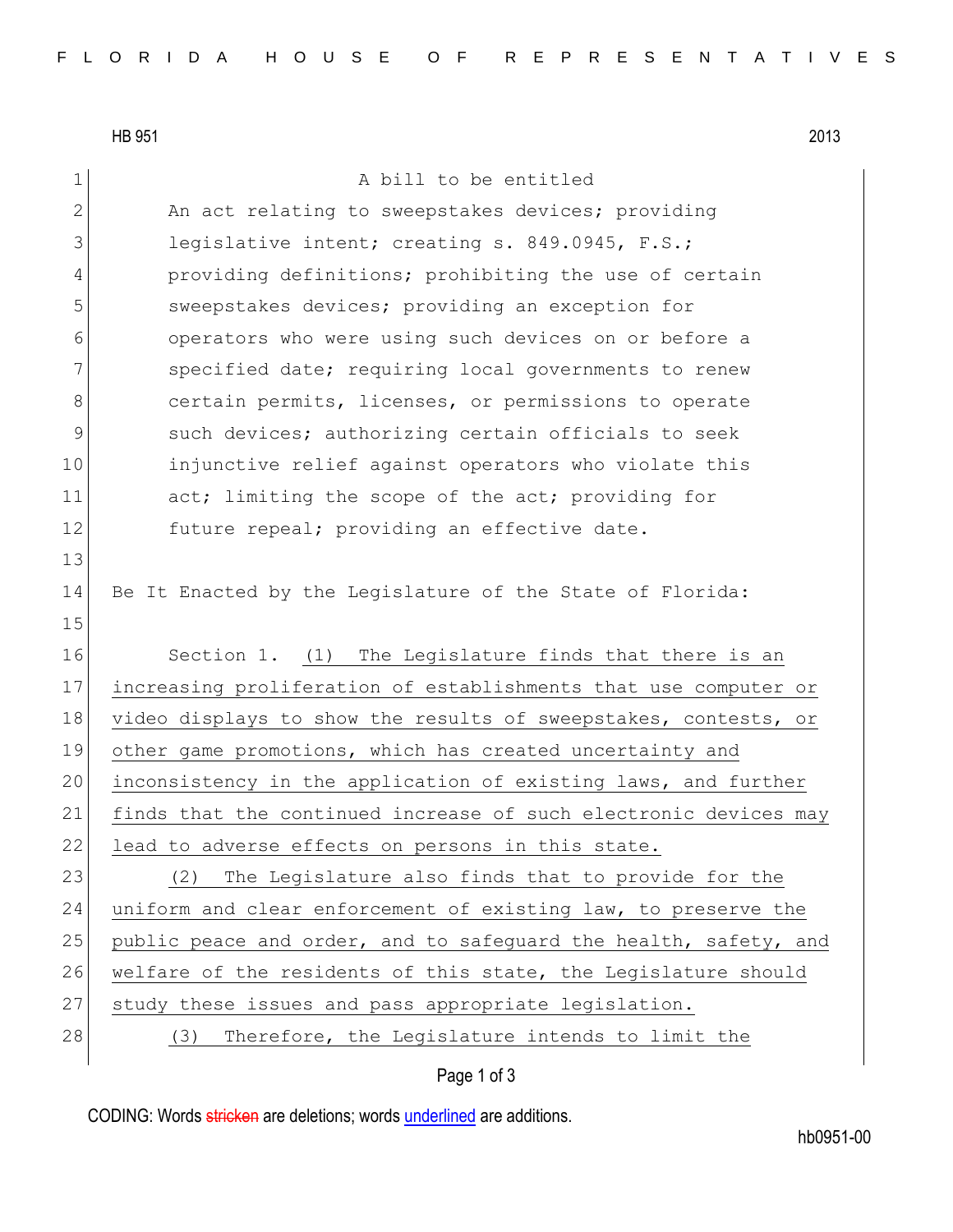| FLORIDA HOUSE OF REPRESENTATIVES |  |  |  |  |  |  |  |  |  |  |  |  |  |  |  |  |  |  |  |  |  |  |  |  |
|----------------------------------|--|--|--|--|--|--|--|--|--|--|--|--|--|--|--|--|--|--|--|--|--|--|--|--|
|----------------------------------|--|--|--|--|--|--|--|--|--|--|--|--|--|--|--|--|--|--|--|--|--|--|--|--|

HB 951 2013 29 expansion and use of certain electronic devices in connection 30 with game promotions until the Legislature can study the issue 31 and enact appropriate legislation. 32 Section 2. Section 849.0945, Florida Statutes, is created 33 to read: 34 849.0945 Use of electronic devices in connection with game 35 promotions; moratorium.-36 (1) As used in this section, the term: 37 (a) "Game promotion" means the same as in s. 849.094. 38 (b) "Operator" means the same as in s. 849.094. 39 (c) "Sweepstakes device" means an electronic machine or 40 device operated by or in interaction with a participant in a 41 game promotion if the machine or device is: 42 1. Owned, leased, or otherwise controlled by the operator 43 or a partner, affiliate, subsidiary, contractor, or agent of the 44 operator; and 45 2. Located in an establishment owned, leased, or 46 controlled by the operator or a partner, affiliate, subsidiary, 47 contractor, or agent of the operator. 48 (2) An operator may not use a sweepstakes device unless 49 the operator was using it on or before July 1, 2013. An operator 50 who was using a sweepstakes device on or before July 1, 2013, 51 may continue to operate the device if the operator files an 52 affidavit with the Department of Agriculture and Consumer 53 Services by August 1, 2013, stating the address where each 54 device is located and attesting to its use on or before July 1, 55 2013, and updates the affidavit at the time of any change. 56 (3) Upon the expiration of a current permit, license, or

## Page 2 of 3

CODING: Words stricken are deletions; words underlined are additions.